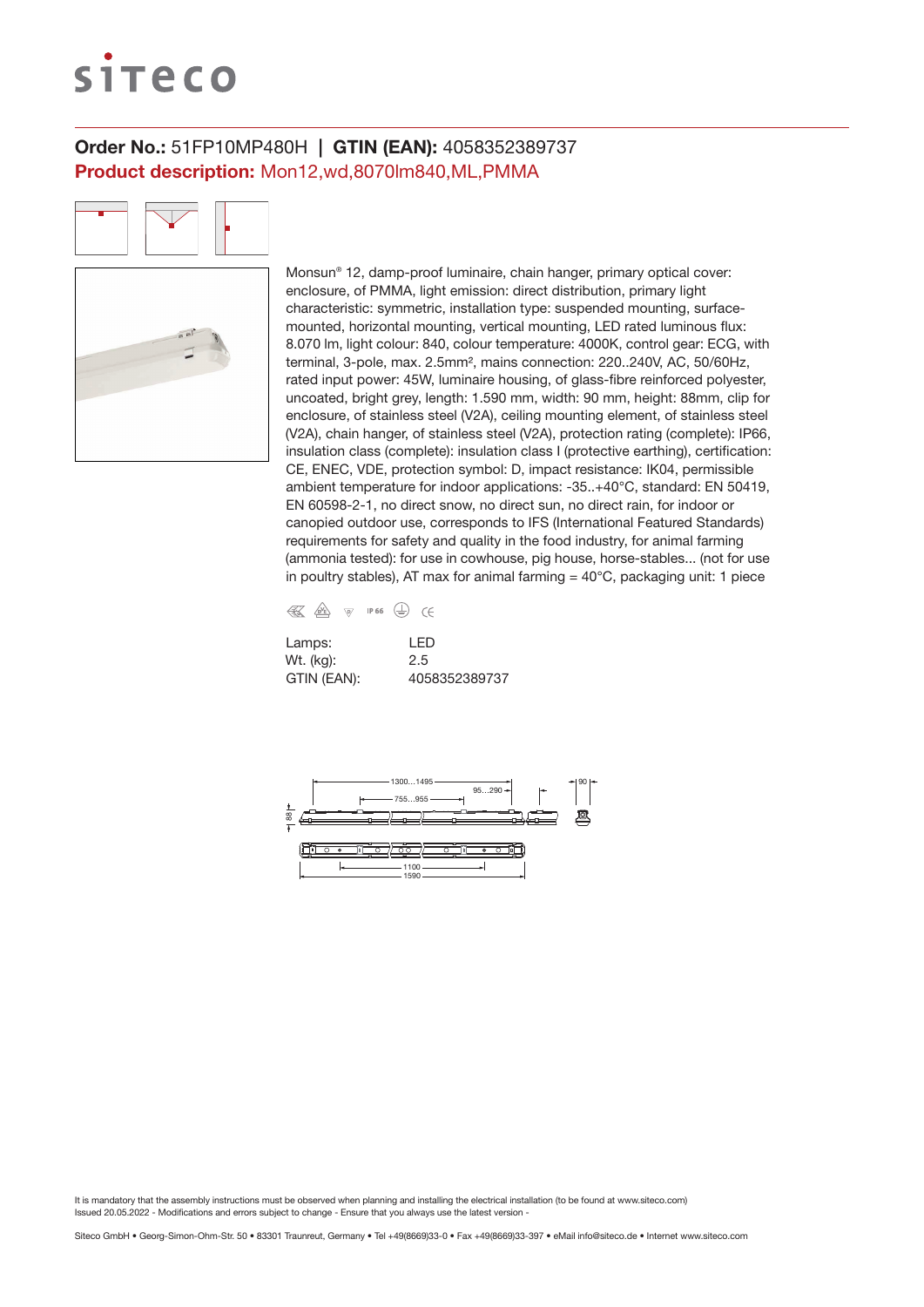# **siteco**

# Order No.: 51FP10MP480H | GTIN (EAN): 4058352389737 Detailed technical description: Mon12,wd,8070lm840,ML,PMMA



#### Key data

- Product type: damp-proof luminaire
- Product name: Monsun® 12
- Order No.: 51FP10MP480H

## Lighting technology | Lamps | Control gear

## Component 1

## Lighting technology:

- Cover: enclosure
- Beam angle: wide distribution
- Symmetry: symmetric distribution
- Light emission: direct distribution

#### Lamps:

- Lamps: with LED
- Rated luminous flux: 8070lm
- Luminous efficacy: 178lm/W
- Colour temperature: 4000K
- Colour rendering index: CRI > 80
- Light colour: 840
- SDCM (Standard Deviation of Colour Matching): MacAdam  $\leq$  3 SDCM (initial)
- Rated input power: 45W
- Supplement: halogen-free wiring, without flicker

### Operating device:

- Control gear: ECG
- Control: ON/OFF Multilumen

#### Certificates, Standards

- Protection rating: IP66
- Insulation class: insulation class I (protective earthing)
- Impact resistance: IK04
- Protection symbol: D
- Temperature range (operation): 35..+40°C
- Supplement: corresponds to IFS (International Featured Standards) requirements for safety and quality in the food industry, for indoor or canopied outdoor use, no direct snow, no direct sun, no direct rain, for animal farming (ammonia tested): for use in cowhouse, pig house, horse-stables... (not for use in poultry stables), AT max for animal farming  $= 40^{\circ}$ C
- Standard: EN 50419, EN 60598-2-1
- Certification, designation: CE, ENEC, VDE

#### Material, Colour

- luminaire housing: glass-fibre reinforced polyester, uncoated, bright grey, incl. chain hanger
- Colour specification: bright grey
- clip for enclosure: stainless steel (V2A)
- Quantity: 10 piece
- ceiling mounting element: stainless steel (V2A), ceiling mounting included
- Quantity: 2 piece
- chain hanger: stainless steel (V2A)
- Quantity: 2 piece
- Cover: enclosure of PMMA

#### **Mounting**

- Mounting method, mounting location: suspended mounting, surfacemounted, horizontal mounting, vertical mounting, to the ceiling, to the wall, to the Licross® mounting rail
- Arrangement: single/continuous arrangement
- Supplement: luminaire includes fixing accessories for ceiling surface mounting; for other types of installation: please order mounting accessories separately

#### Electrical connection

- Connection: terminal, 3-pole, max. 2.5mm²
- Nominal voltage: 220..240V, 50/60Hz, AC

#### Dimensions, Weight

- Length: 1590mm
- Width: 90mm
- Height: 88mm
- Weight: 2.5kg

#### Service life

— Rated service life: 50000h (L90/B50) at  $AT = 25^{\circ}$ C, 70000h (L80/B50) at AT = 35°C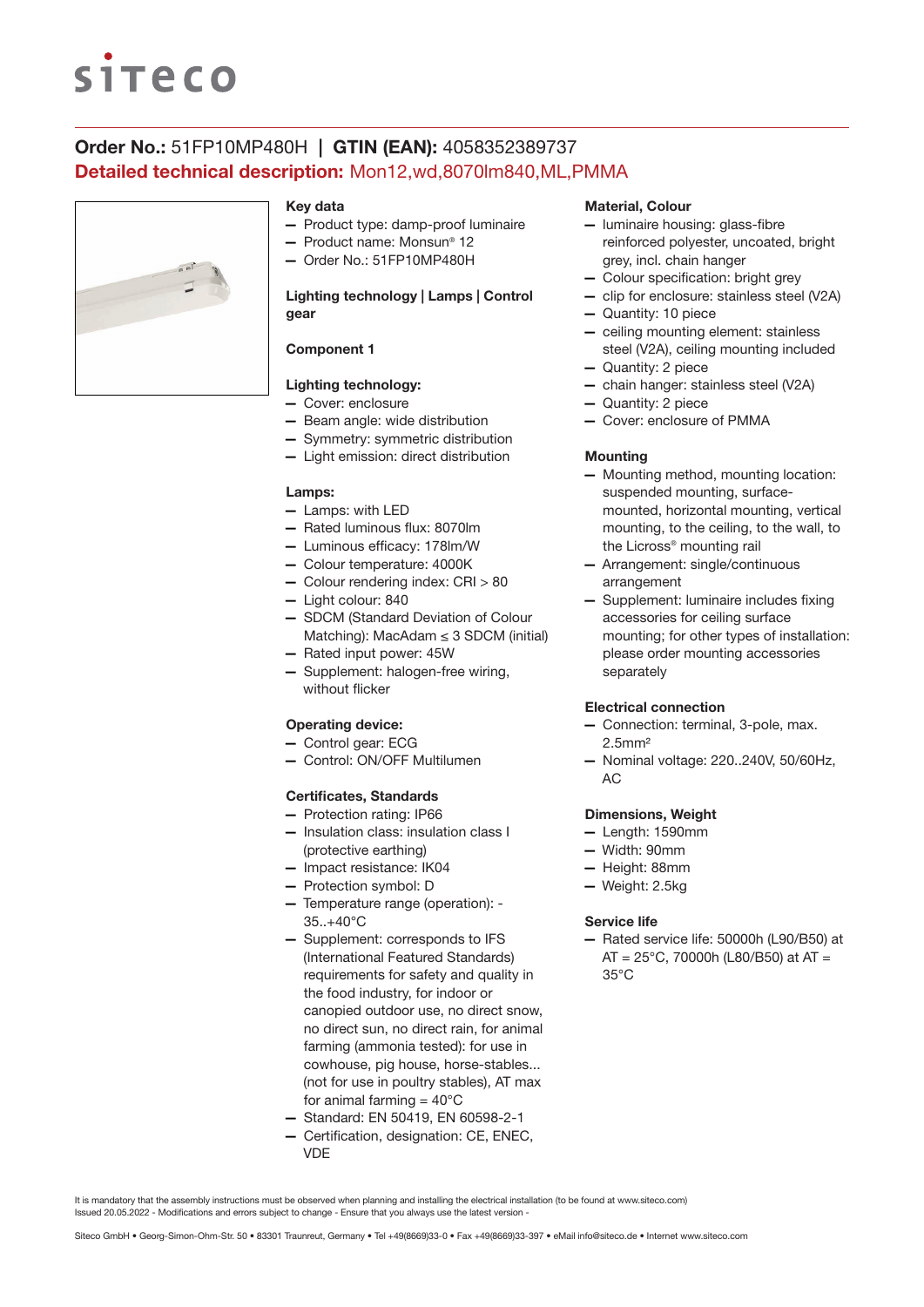

# Order No.: 51FP10MP480H | GTIN (EAN): 4058352389737 Dimensions: Mon12,wd,8070lm840,ML,PMMA